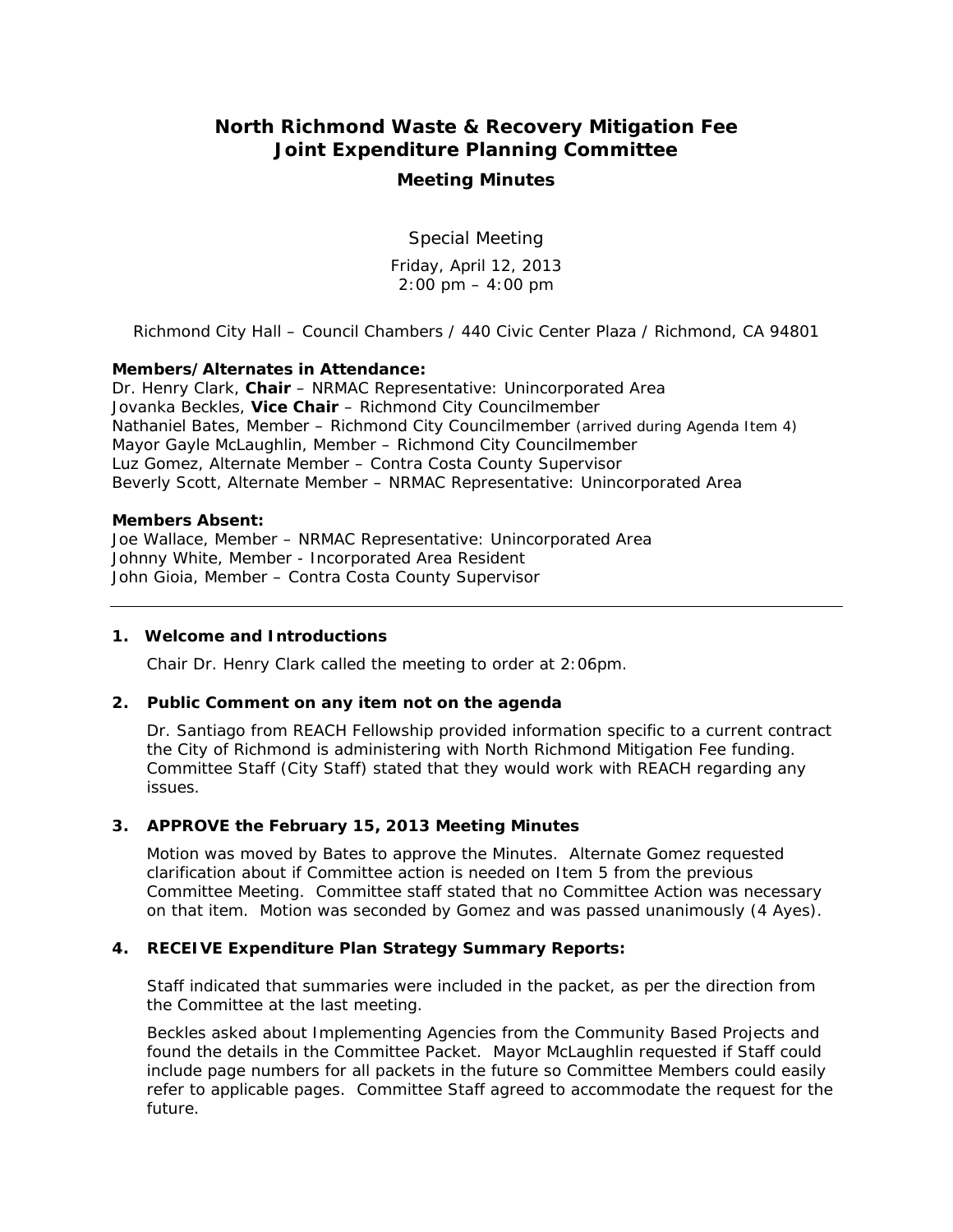Mayor McLaughlin *moved to approve* receiving Expenditure Plan Strategy Summary Reports. *Motion was seconded* by Gomez and was passed *unanimously (6 Ayes)*.

## **5. PROVIDE direction about the proposed development of the 2013/2014 Expenditure Plan.**

Staff provided a summary explanation of the "Recommended Allocation of Projected 2013/2014 North Richmond Mitigation Fees" table provided in the packet materials.

 Mayor McLaughlin provided additional context related to the budget deficit identified in the table for the public.

Gomez stated that Republic Services is agreeing to the following:

- To cover up to \$2,500 of the redeemed Vouchers for the Disposal Vouchers Program (Strategy 1).
- Pay for one Community Clean-up (Strategy 2) and provide twenty, 20 yard debris boxes for the clean-up;
- Provide debris pick-up within the public right-of-way, however it was stated that this would not include thoroughfares, such as Richmond Parkway due to traffic and safety concerns.
- Pick-up, up to nine (9) tires within the public right-of-way per day, but would not have the ability to pick-up any hazardous materials. Gomez stated

## *Recommendation(s) Proposed*

Gomez suggested a total reduction of \$37,564.57 of the funding in the following manner to balance a budget:

- (1) Reduce \$13,333.33 (all funding) from the Illegal Dumping Prosecutor (Strategy 9);
- (2) Reduce funding from County Code Enforcement (Strategy 5) by \$11,020.00 (10% reduction);
- (3) Reduce City Code Enforcement (Strategy 6) by \$3,333.33 (10% reduction);
- (4) Reduce Surveillance Cameras (Strategy 8) by \$300.00;
- (5) Reduce the Committee Administration/Staffing from 12% of the total projected revenue to 10% of the total projected revenue, which is a reduction of \$9,472.13;
- (6) Reduced \$105.78 from the Contingency fund.

*Mayor McLaughlin moved to make a decision on the recommendation made by Gomez, which was seconded by Beckles.* 

#### *Discussion on Recommendation(s) Proposed*

*General Deliberation began on budget reductions for all Categories of the Budget:*  Bates asked questions about impact on District Attorney reduction in funding on providing services, and what the Illegal Dumping Law Enforcement services provided for the amount currently budgeted. Deputy Monroe provided explanation of services being provided, and Committee staff understood that the funding covered for approximately 93% of a full time Deputy (FTE). Chair Clark asked questions to the Deputy regarding services being provided by the Sheriff's Department. Bates provided additional comments on how reductions should occur in general to balance the budget, stating that reductions to the budget should occur across all categories currently being funded. Mayor McLaughlin made general comments regarding comments made by Bates. Gomez responded to Bates and Mayor McLaughlin, stating the unique nature of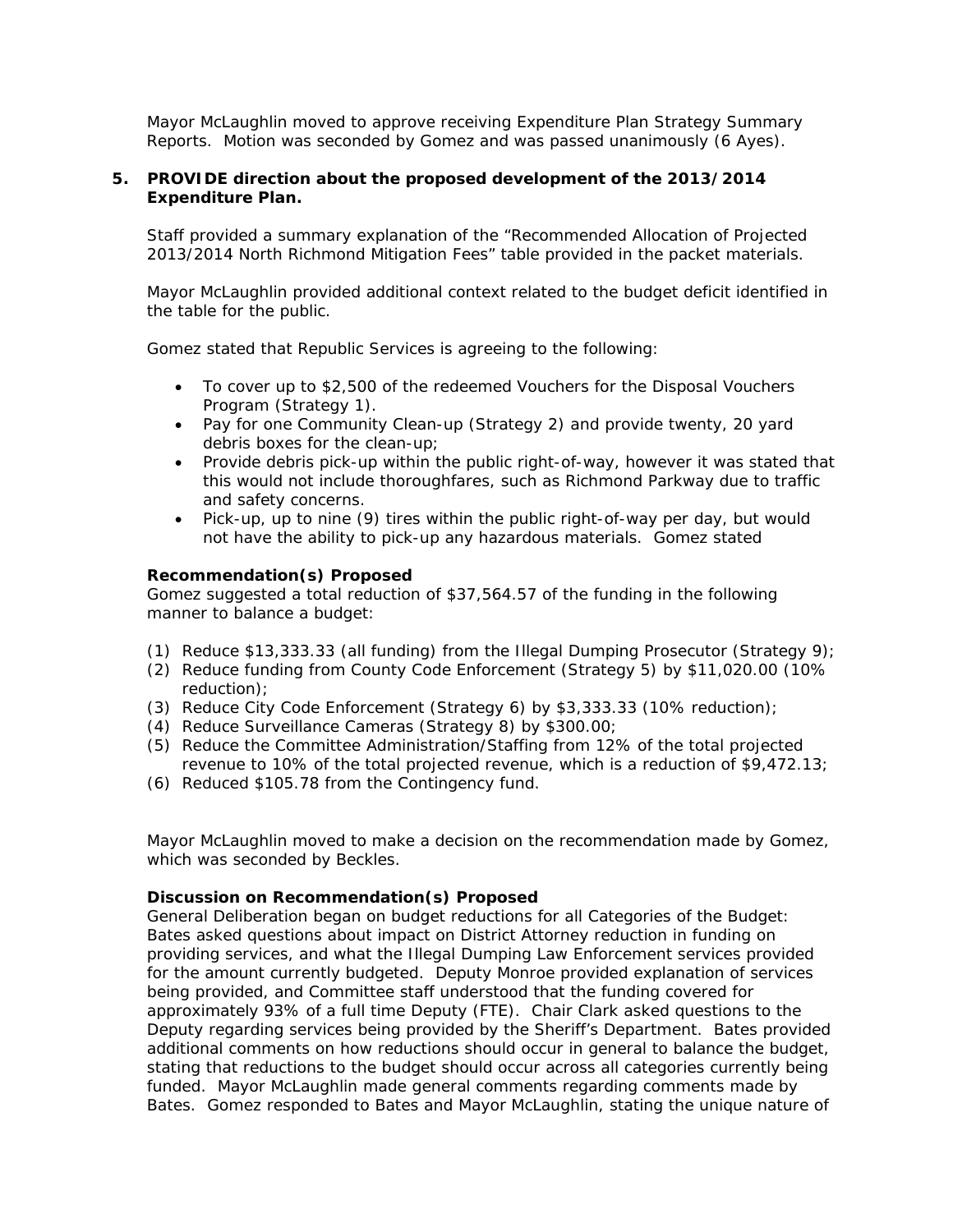the funding of the North Richmond Mitigation Fee and the program to support current Deputy funding. Bates asked for stats on Law Enforcement Activity and was directed to the current agenda packet materials related to the matter. General discussion began regarding the Law Enforcement Statistics provided in the Agenda packet materials. Mayor McLaughlin discussed that funding should not be used to cover basic services, such as Law Enforcement activities and other activities that should already be funded without Mitigation Fee monies. General discussion occurred by Gomez, Bates, and Mayor McLaughlin on this issue.

Dr. Clark suggested that the Committee act on the motion to recommended reductions in funding that was previously made by Gomez (as specified above), and if the Committee wants to reduce further funding in other areas of the budget, that it could be done as a separate action.

## *Action on First Action Item*

*Gomez moved to reduce funding as previously stated to a total reduction of \$37,564.57, based on the itemized reductions in funding she suggested (delineated above). Motion was seconded by Mayor McLaughlin and passed (Ayes – 5, Noes – 1, Bates).* 

## *Discussion on Second Action Item*

Scott began discussion to define how much money should be provided to Community Based Projects. Deliberation began to determine where additional funding reductions would occur to allocate funding for Community-Based Projects. Discussion continued, and included information on what current funded strategies currently provide.

## *First Recommendation(s) Proposed for Second Action*

Gomez provided a recommendation to further reduce funding an additional \$22,117.16 to be placed in the Community Based Projects Strategy in the following manner:

- (1) Reduce funding from County Code Enforcement an additional 10% by another \$11,020.00.
- (2) Reduce City Code Enforcement an additional 10% by another \$3,333.33.
- (3) Reduce Contingency fund 20% by \$7,763.83.

#### **Discussion**

Gomez provided comments on projects that have been funded in the past with Mitigation funds under the Community-Based Projects Strategy. Mayor McLaughlin stated support for recommendation(s) made by Gomez, however wanted to discuss how to provide further funding to the Community-Based Projects Strategy.

Committee had general discussion about appropriateness of funding Community-Based Projects. Additional discussion was made by Mayor McLaughlin that the County should cover basic services, such as Law Enforcement and Code Enforcement and not utilize Mitigation funding for that purpose.

#### *Second Recommendation(s) Proposed for Second Action*

Bates provided a recommendation to further reduce funding an additional \$29,699.57 to be placed in the Community Based Projects Strategy in the following manner:

(1) Reduce funding in the Contingency Fund to \$20,000.00, which would provide an additional \$10,949.57 based on the recommended reductions currently proposed,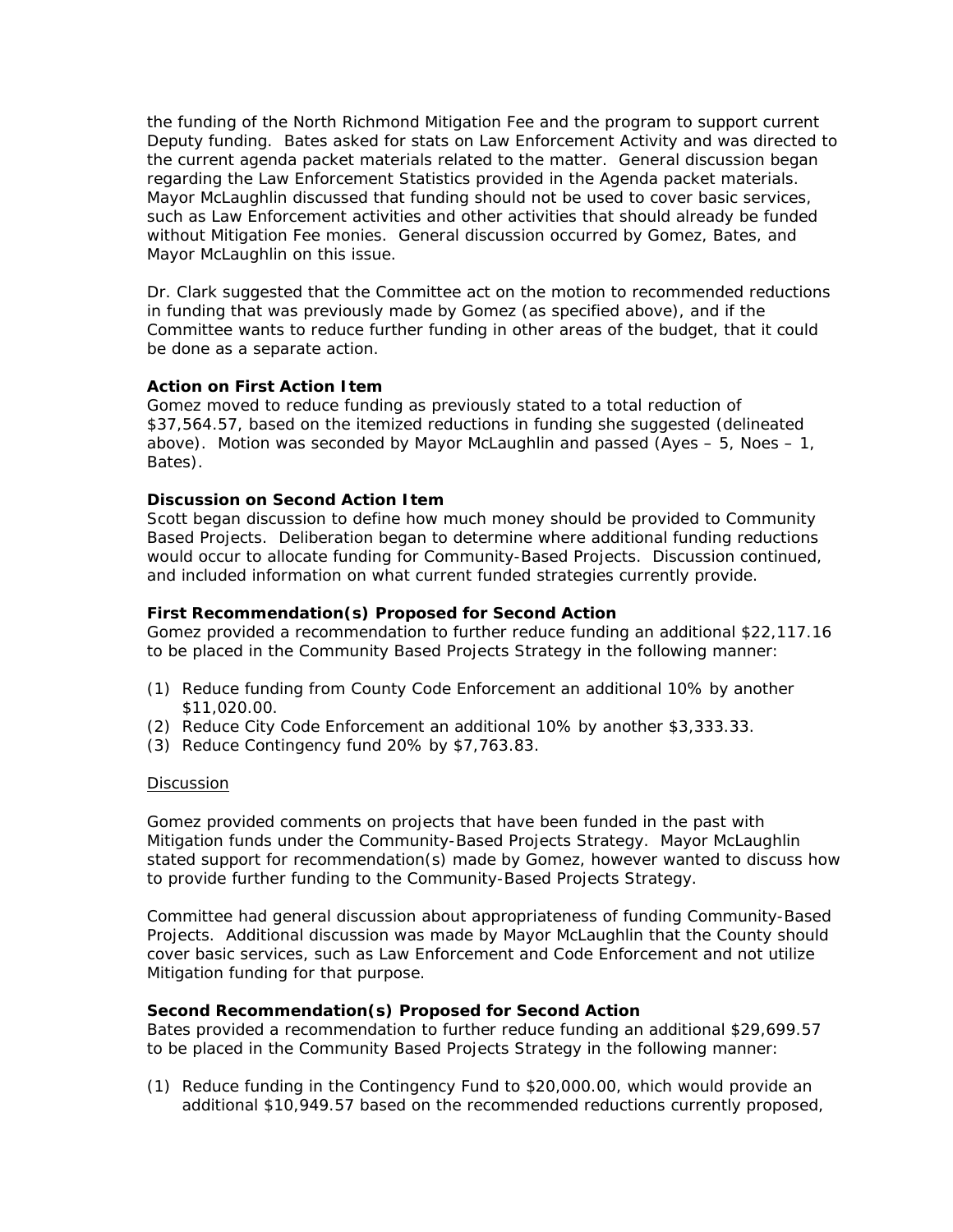as shown above.

(2) Reduce Law Enforcement Strategy 10% by \$18,750.00.

#### Discussion

Mayor McLaughlin requested clarification for a total dollar amount based on both recommendations proposed by Gomez and Bates. Committee Staff explained that the total would be \$51,816.73 when including all of the recommendations that were made by Gomez and Bates.

Committee had additional discussion and comments on the needs of funding for Strategies currently funded. Committee Staff provided clarification that an RFP process would not be necessary, and that we could use the list of Non-profits that applied for funding under our last RFP process. Staff also reminded the Committee, that this was discussed in past meetings.

## *Action on Second Action Item*

Mayor McLaughlin *motioned* to reduce the budget by a total of \$51,816.73 based on the recommendations proposed by both Gomez and Bates to fund the Community-Based Projects Strategy. Gomez proposed a *revised motion* to reduce the Law Enforcement cuts to five percent (5%), not ten percent (10%) as proposed by Bates. Mayor McLaughlin disagreed with the revised motion presented by Gomez. *Bates then seconded Mayor McLaughlin's first motion* to reduce the budget by a total of \$51,816.73 to be allocated into the Community-Based Projects Strategy. Motion by Mayor McLaughlin was approved *(Ayes – 5, Noes – 1, Gomez).*

# **6. APPROVE and ESTABLISH regular meeting schedule for two meetings per year that occur on the following dates/times: 3rd Friday in February (2pm – 4pm) & Last Friday in May (2pm – 5pm).**

Committee Staff clarified that this item was on the agenda at the previous meeting, but no action was taken by the Committee, and therefore necessitating action by the Committee.

Bates Motioned for the regularly scheduled meeting, seconded by Gomez, and unanimously approved (Ayes – 6).

## 8. **Receive Presentation(s) – Verbal update(s) about mitigation funded strategies from the Community Services Coordinator and others.**

Carla Orozco made a presentation and provided an update activities being funding with Mitigation funded strategies.

Clark noted that CHD made presentation to NRMAC about their program which was also highlighted in the NR Green Newsletter.

Deputy Monroe provided brief update regarding recent enforcement efforts in North Richmond, including enforcement Task Force involving, Environmental Health, District Attorney's Office, Fire District, and Supervisor District I Office.